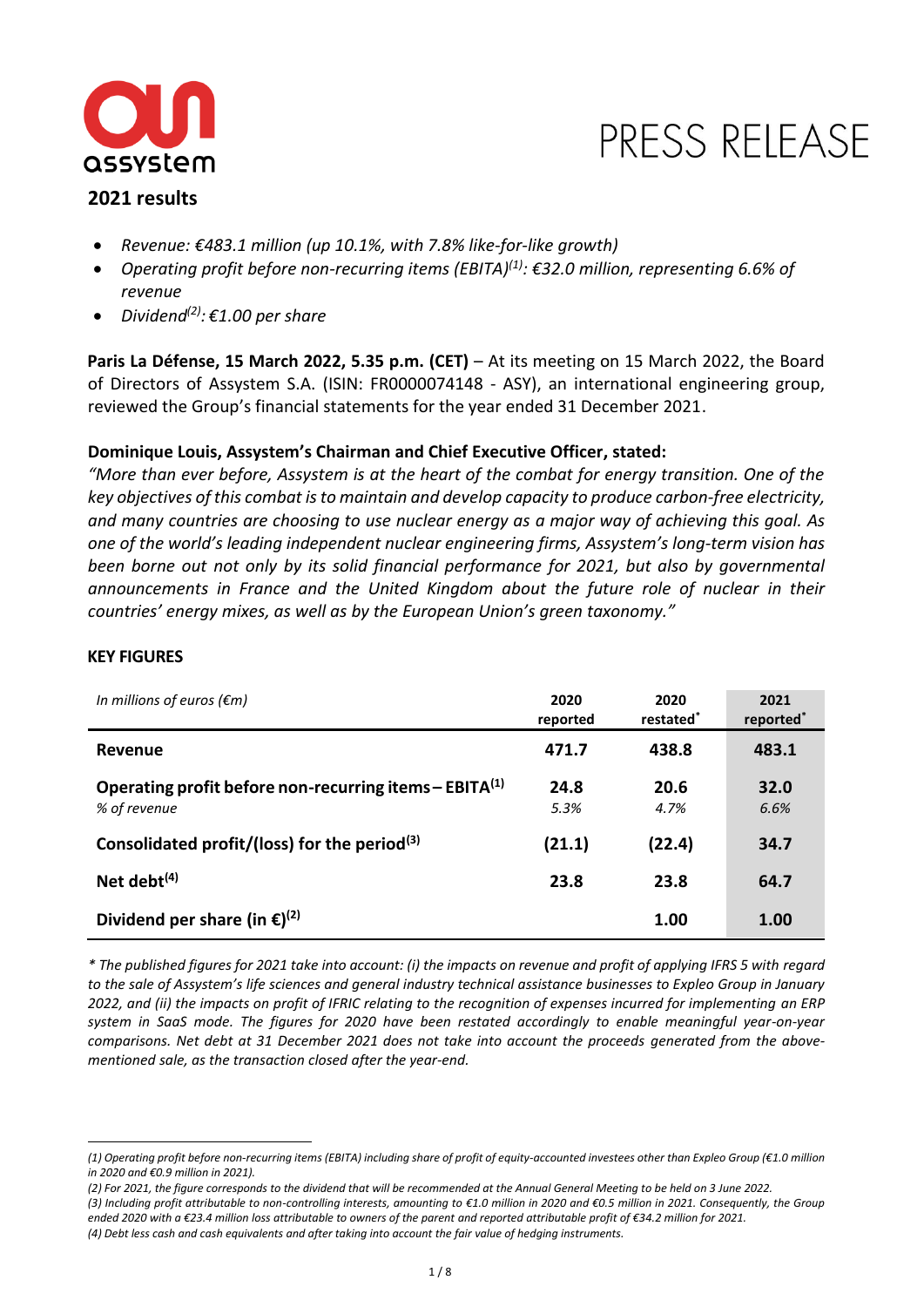# **ANALYSIS OF THE 2021 INCOME STATEMENT**

# • *Revenue*

**Assystem's consolidated revenue** totalled €483.1 million in 2021, up 10.1% on the restated figure for 2020. The year-on-year increase breaks down as 7.8% in like-for-like growth, a positive 2.5% impact from changes in the scope of consolidation (primarily due to the consolidation of the India-based company STUP as from 1 July and the UK-based company Schofield Lothian as from 1 October), and a 0.2% negative currency effect.

**Revenue from Nuclear activities**(accounting for 68% of the consolidated total) amounted to €326.2 million in 2021, versus €294.5 million and €301.9 million respectively in 2020 and 2019. At 10.8%, year-on-year growth was particularly strong (breaking down as 9.8% like-for-like growth, a positive 0.7% impact from changes in the scope of consolidation and a favourable 0.3% currency effect). The increase was also high compared against 2019 (+8.1% in total). In both cases, the revenue rises were fuelled by the Group's activities in France and the United Kingdom.

**ET&I revenue** (excluding the businesses sold to Expleo Group) came to €156.9 million in 2021, compared with €141.2 million in 2020. Year-on-year growth was 11.1% (3.7% like-for-like growth, a positive 8.7% impact from changes in the scope of consolidation due to the acquisitions of STUP and Schofield Lothian, and a 1.3% negative currency effect).

# • *Operating profit before non-recurring items (EBITA) and EBITDA (5)*

**Consolidated EBITA** totalled €32.0 million in 2021 versus €20.6 million in 2020, and EBITA margin widened to 6.6% from 4.7%.

EBITA for Assystem Operations (all of the Group's operations except for Holding activities) came to €38.1 million (up 55% year on year), representing 7.9% of revenue, compared with €24.6 million and 5.6% respectively in 2020.

The Group's "Holding company" expenses had a €6.1 million negative impact on consolidated EBITA in 2021 versus a €4.0 million negative impact in 2020 (including €0.6 million generated by "Other" activities).

Excluding the impact of IFRS 16, **consolidated EBITDA(5)** amounted to €36.1 million in 2021, representing 7.5% of revenue.

# • *Operating profit and other income statement items*

After taking into account €1.5 million in share-based payments and €1.1 million in net non-recurring income, **consolidated operating profit** totalled €31.6 million, compared with €17.8 million in 2020.

**Expleo Group** – in which Assystem holds 38.05% of the capital and 38.94% of the quasi-equity instruments issued by that company (convertible bonds with capitalised interest) – contributed  $\epsilon$ 6.0 million to consolidated profit, breaking down as €10.9 million in coupons on the convertible bonds less Assystem's €4.9 million share of Expleo Group's loss for the period. In 2020, Expleo contributed a negative €35.2 million, including a positive €10.0 million in coupons on the convertible bonds.

Assystem recorded **net financial income** of €1.6 million for 2021, including €2.4 million in dividends received from Framatome.

After deducting an income tax expense of €7.2 million (versus €4.6 million in 2020), **consolidated profit from continuing operations** totalled €32.0 million in 2021, compared with a €23.8 million loss in 2020.

Assystem ended 2021 with €34.7 million in **consolidated profit** (compared with a €22.4 million consolidated loss in 2020), after taking into account the €2.7 million profit generated by the businesses sold to Expleo Group (€1.4 million in 2020), as calculated in accordance with IFRS 5.

*<sup>(5)</sup> EBITA excluding the impact of IFRS 16 (€9.5 million in 2021) and before depreciation and amortisation expense and net provisions for recurring operating items.*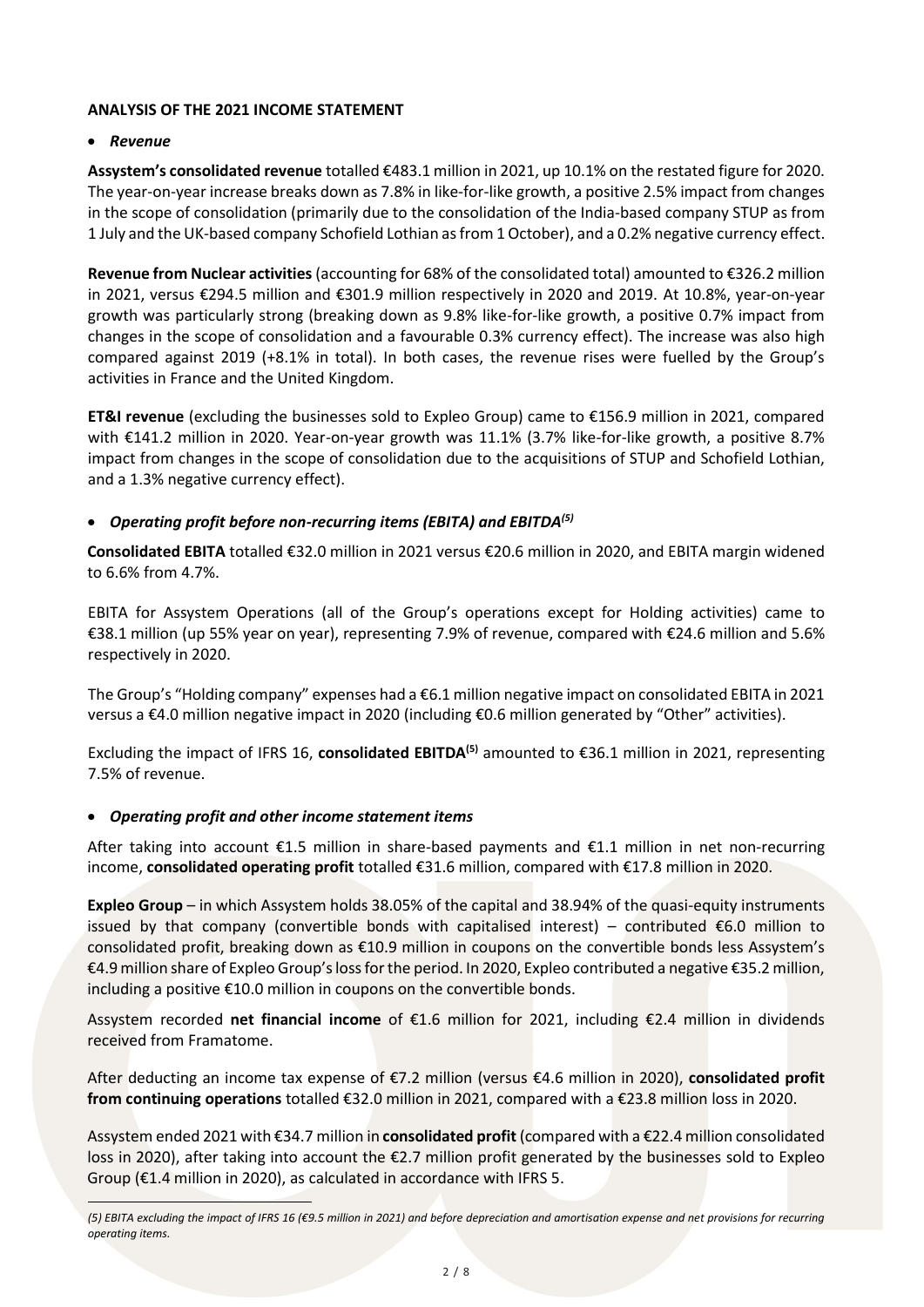## • **Information about Expleo Group**

**Revenue generated by Expleo Group** came to €1,008.4 million in 2021 (€525.5 million in the second half), up 11.7% on the 2020 figure of €903.0 million<sup>(6)</sup> (€419.6 million in second-half 2020).

**Expleo Group's EBITDA** (including the impact of IFRS 16) totalled €92.4 million for 2021 (of which €55.7 million generated in the second half), and its EBITDA margin was 9.2%. In 2020, Expleo Group recorded €74.9 million in EBITDA (of which €39.6 million in the second half) and an EBITDA margin of 8.3%.

**Expleo Group posted consolidated profit** of €17.4 million before recognition of the capitalised interest on its quasi-equity instruments.

# **FREE CASH-FLOW(7) AND NET DEBT**

**Free cash flow** from continuing operations (excluding the impact of IFRS 16) represented a net outflow of €5.2 million in 2021 versus a €56.4 million net inflow in 2020.

**The free cash flow figures** were positively impacted by €26.7 million in 2020 and negatively impacted by €26.6 million in 2021 as a result of the income tax and payroll tax deferrals allowed in 2020 under Covidrelated tax holiday schemes set up by several national governments. Almost all of the taxes deferred under these schemes were paid in 2021. Overall, for the two years combined, free cash flow from continuing operations represented a net inflow of €51.2 million, representing 5.6% of cumulative revenue for the same period.

**The Group had net debt of €64.7 million at 31 December 2021,** versus €23.8 million at end-2020. The €40.9 million year-on-year increase breaks down as follows:

- €5.2 million due to the impact of the negative figure for free cash flow from continuing operations;
- $-$  a  $\epsilon$ 2.4 million positive impact from free cash flow of discontinued operations;
- a €14.7 million dividend payment to Assystem shareholders for 2020;
- €23.8 million paid for acquisitions of shares (STUP and Schofield Lothian);
- a  $\epsilon$ 0.4 million net cash inflow for other movements, including  $\epsilon$ 1.4 million paid for purchases of Assystem shares and €2.4 million in dividends received from Framatome.

## **RECOMMENDED DIVIDEND FOR 2021**

At the Annual General Meeting to be held on 3 June 2022, Assystem will recommend the payment of a dividend of €1.00 per share. If this dividend is approved by the shareholders, it would represent a total payout of  $E$ 14.8 million<sup>(8)</sup>.

## **OUTLOOK FOR 2022**

Assystem envisages transferring control of its Staffing business in 2022. If this transaction takes place, Assystem estimates that its revenue and EBITA for 2021, as restated in accordance with IFRS 5, would amount respectively to €445.3 million and €30.5 million (representing an EBITA margin of 6.8%).

Assystem's targets for 2022 – based on its scope of consolidation at end-2021 and excluding the Staffing business – are as follows:

- consolidated revenue of €480 million
- a stable EBITA margin, at 6.8%.

To date, Assystem does not expect the war in Ukraine and the international sanctions against Russia to have a significant impact on the achievement of its targets.

*<sup>(6)</sup> Figure restated to enable meaningful year-on-year comparisons.*

*<sup>(7)</sup> Corresponding to net cash generated from operating activities less capital expenditure, net of disposals. Free cash flow from continuing operations including the IFRS 16 impact represented a net inflow of €4.3 million.* 

*<sup>(8)</sup> Corresponding to €1.00 multiplied by the 14,795,743 outstanding shares carrying dividend rights at 28 February 2022.*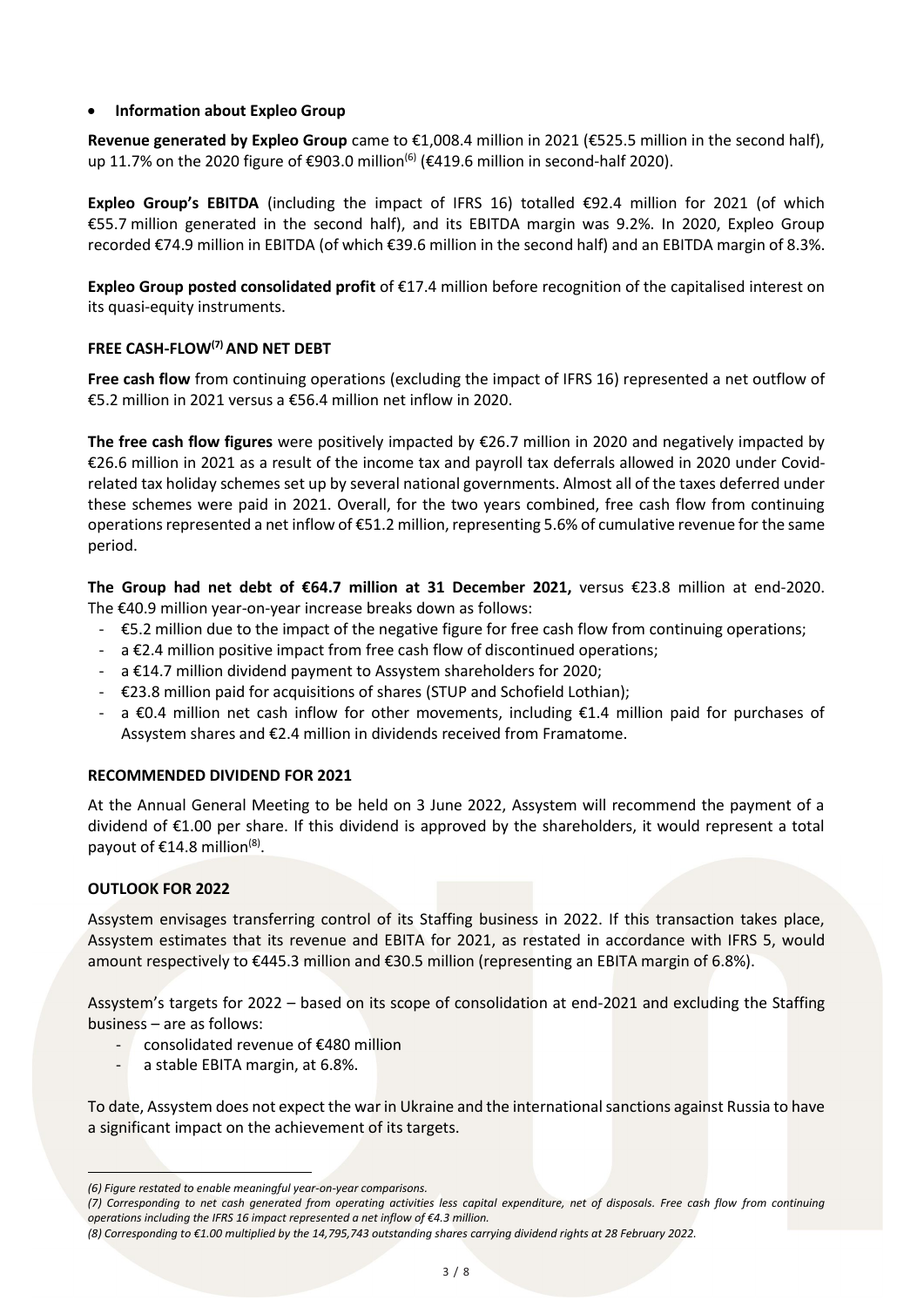#### **2022 FINANCIAL CALENDAR**

| 16 March:     | Full-year 2021 results - Conference call at 8.30 a.m. (CET)                                |
|---------------|--------------------------------------------------------------------------------------------|
| 28 April:     | First-quarter 2022 revenue release                                                         |
| 3 June:       | <b>Annual General Meeting</b>                                                              |
| 28 July:      | First-half 2022 revenue release                                                            |
| 14 September: | First-half 2022 results release – Results presentation on 15 September at 8.30 a.m. (CEST) |
| 27 October:   | Third-quarter 2022 revenue release                                                         |

#### **ABOUT ASSYSTEM**

As one of the world's leading independent nuclear engineering companies, Assystem's main mission is to help accelerate energy transition. In the Group's 13 countries of operation, the skills of more than 6,000 Assystem experts are being put to the service of developing the production and use of carbon-free electricity (nuclear and renewables) as well as green hydrogen.

With over 50 years' experience in highly regulated sectors subject to stringent safety and security constraints, the Group provides engineering and digital services and solutions to optimise the cost and performance of its clients' complex infrastructure assets throughout their life cycles.

To find out more visit [www.assystem.com](http://www.assystem.com/) / Follow Assystem on Twitter: @Assystem

#### **CONTACTS**

**Philippe Chevallier** – CFO & Deputy CEO – Tel.: +33 (0)1 41 25 28 07 **Anne-Charlotte Dagorn** – Communications Director – acdagorn@assystem.com - Tel.: +33 (0)6 83 03 70 29

**Agnès Villeret – Komodo** – Investor relations – agnes.villeret@agence-komodo.com – Tel.: +33 (0)6 83 28 04 15

## **APPENDICES**

#### **1/ REVENUE AND EBITA BY BUSINESS**

#### • **REVENUE**

| In millions of euros | 2020     | 2020           | 2021                     | Total year-on-             | Like-for-like            |
|----------------------|----------|----------------|--------------------------|----------------------------|--------------------------|
|                      | reported | restated $(1)$ | reported                 | year change <sup>(2)</sup> | change $(2,3)$           |
| Group                | 471.7    | 438.8          | 483.1                    | $+10.1%$                   | $+7.8%$                  |
| <b>Nuclear</b>       | 294.5    | 294.5          | 326.2                    | $+10.8%$                   | $+9.8%$                  |
| ET&I <sup>(4)</sup>  | 174.1    | 141.2          | 156.9                    | $+11.1%$                   | $+3.7%$                  |
| Other $(5)$          | 3.1      | 3.1            | $\overline{\phantom{0}}$ | $\overline{\phantom{a}}$   | $\overline{\phantom{0}}$ |

*(1) Restated to enable meaningful year-on-year comparisons.* 

*(2) Compared with restated 2020 data.* 

*(3) Based on a comparable scope of consolidation and constant exchange rates.* 

*(4) STUP Consultants consolidated since 1 July 2021 and Schofield Lothian since 1 October 2021.* 

*(5) The business corresponding to the "Other" segment has been deconsolidated since 1 July 2020.*

## • **EBITA***(6)*

| In millions of euros       | 2020     | $%$ of  | 2021     | $%$ of                   |
|----------------------------|----------|---------|----------|--------------------------|
|                            | restated | revenue | reported | revenue                  |
| Group                      | 20.6     | 4.7%    | 32.0     | 6.6%                     |
| <b>Assystem Operations</b> | 24.6     | 5.6%    | 38.1     | 7.9%                     |
| Holding company and Other  | (4.0)    |         | (6.1)    | $\overline{\phantom{a}}$ |

*(6) Operating profit before non-recurring items (EBITA) including share of profit of equity-accounted investees other than Expleo Group (€1.0 million in 2020 and €0.9 million in 2021).*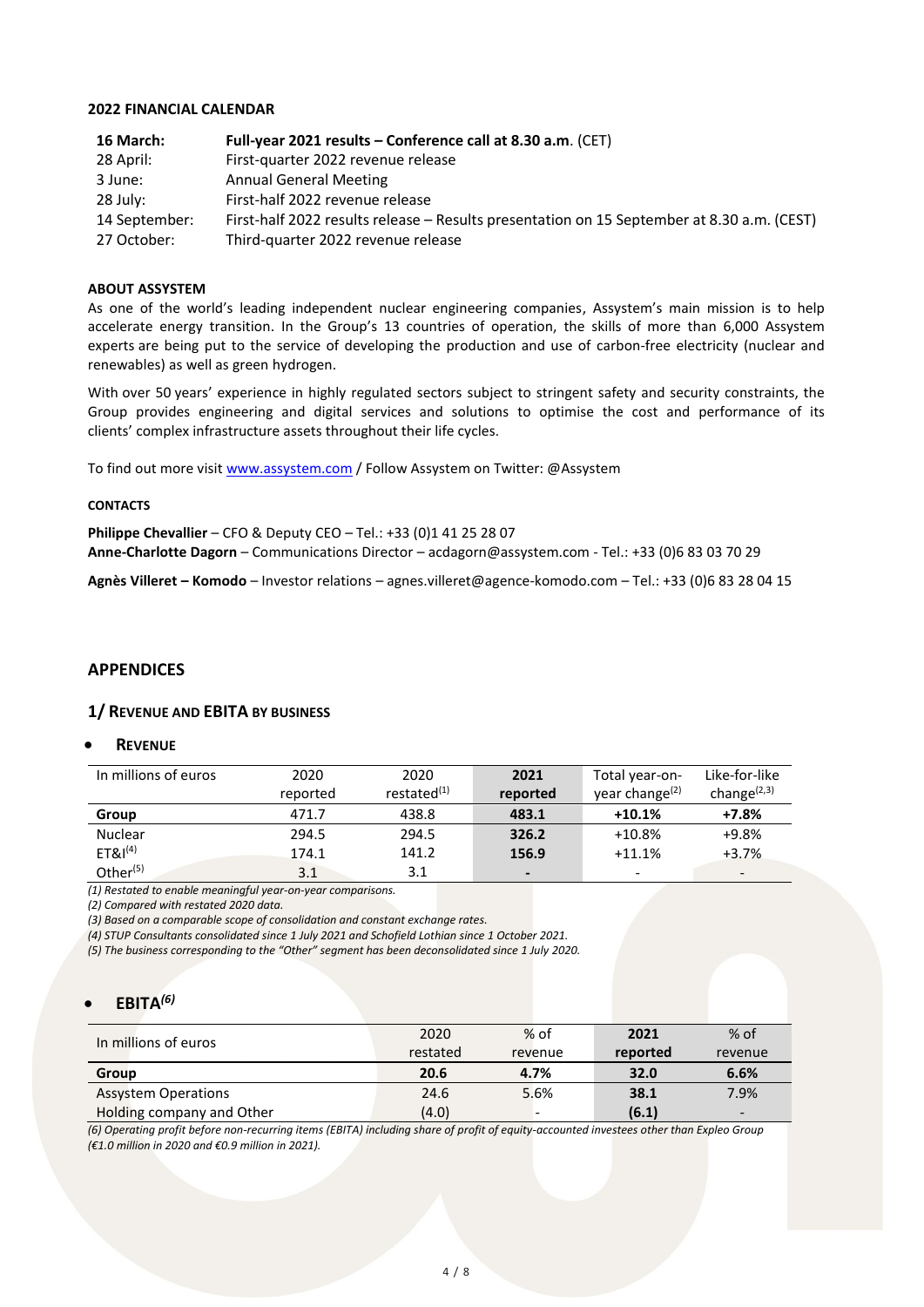# **2/ CONSOLIDATED FINANCIAL STATEMENTS**

#### • **CONSOLIDATED STATEMENT OF FINANCIAL POSITION**

|                                                   | 31 Dec. 2020 | 31 Dec. 2021 |
|---------------------------------------------------|--------------|--------------|
| In millions of euros                              | restated     | reported     |
| <b>ASSETS</b>                                     |              |              |
| Goodwill                                          | 82.0         | 97.0         |
| Intangible assets                                 | 5.1          | 4.4          |
| Property, plant and equipment                     | 12.0         | 12.9         |
| Right-of-use assets                               | 37.7         | 33.2         |
| Investment property                               | 1.3          | 1.3          |
| Equity-accounted investees                        | 1.4          | 1.0          |
| <b>Expleo Group shares</b>                        | 43.0         | 41.3         |
| Expleo Group convertible bonds                    | 121.4        | 132.3        |
| Expleo Group shares and convertible bonds         | 164.4        | 173.6        |
| Other non-current financial assets <sup>(1)</sup> | 144.6        | 147.7        |
| Deferred tax assets                               | 8.4          | 8.8          |
| <b>Non-current assets</b>                         | 456.9        | 479.9        |
| Trade receivables                                 | 150.5        | 169.3        |
| Other receivables                                 | 23.9         | 27.7         |
| Income tax receivables                            | 0.7          | 3.4          |
| Other current assets                              | 0.3          | 0.3          |
| Cash and cash equivalents <sup>(2)</sup>          | 43.1         | 25.7         |
| Assets classified as held for sale                |              | 18.3         |
| <b>Current assets</b>                             | 218.5        | 244.7        |
| <b>TOTAL ASSETS</b>                               | 675.4        | 724.6        |
|                                                   |              |              |
| EOUITY AND LIARILITIES                            | 21 Dec 2020  | 21 Dec 2021  |

| <b>EQUITY AND LIABILITIES</b>                                           | 31 Dec. 2020 | 31 Dec. 2021 |
|-------------------------------------------------------------------------|--------------|--------------|
| Share capital                                                           | 15.7         | 15.7         |
| <b>Consolidated reserves</b>                                            | 342.5        | 307.3        |
| Profit/(loss) for the period attributable to owners of the parent       | (23.4)       | 34.2         |
| Equity attributable to owners of the parent                             | 334.8        | 357.2        |
| Non-controlling interests                                               | 0.1          | 1.3          |
| <b>Total equity</b>                                                     | 334.9        | 358.5        |
| Long-term debt and non-current financial liabilities <sup>(2)</sup>     | 66.0         | 89.8         |
| Lease liabilities                                                       | 30.2         | 26.5         |
| Pension and other employee benefit obligations                          | 19.6         | 22.4         |
| Long-term provisions                                                    | 17.4         | 16.3         |
| Deferred tax liabilities                                                | 0.1          | 0.1          |
| <b>Non-current liabilities</b>                                          | 133.3        | 155.1        |
| Short-term debt and current financial liabilities <sup>(2)</sup>        | 0.9          | 0.5          |
| Lease liabilities                                                       | 8.5          | 8.2          |
| Trade payables                                                          | 28.3         | 34.8         |
| Due to suppliers of non-current assets                                  | 0.1          | 0.2          |
| Accrued taxes and payroll costs                                         | 120.8        | 107.2        |
| Income tax liabilities                                                  | 1.0          | 2.2          |
| Short-term provisions                                                   | 6.9          | 2.6          |
| Other current liabilities                                               | 40.7         | 46.3         |
| Liabilities directly associated with assets classified as held for sale |              | 9.0          |
| <b>Current liabilities</b>                                              | 207.2        | 211.0        |
| <b>TOTAL EQUITY AND LIABILITIES</b>                                     | 675.4        | 724.6        |

*(1) Including Framatome shares, representing €136.7 million at 31 December 2021.*

*(2) Net debt totalled €64.7 million at 31 December 2021, breaking down as:*

*- Short-and long-term debt and current and non-current financial liabilities: €90.4 million*

*- Cash and cash equivalents: €25.7 million.*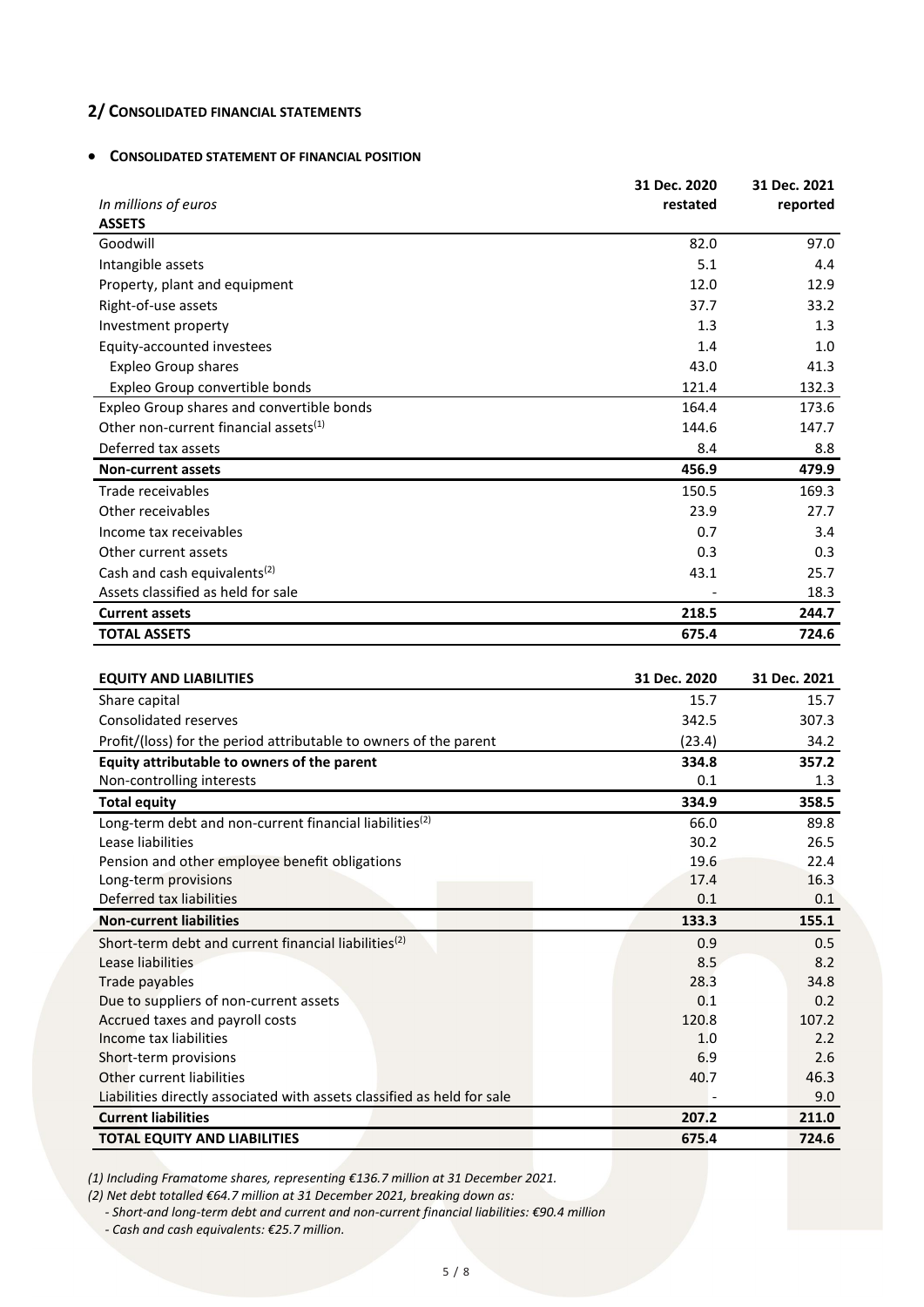# • **CONSOLIDATED INCOME STATEMENT**

|                                                                              | 2020     | 2021     |
|------------------------------------------------------------------------------|----------|----------|
| In millions of euros                                                         | restated | reported |
|                                                                              |          |          |
| <b>Revenue</b>                                                               | 438.8    | 483.1    |
| Payroll costs                                                                | (326.7)  | (343.9)  |
| Other operating income and expenses                                          | (76.8)   | (93.7)   |
| Taxes other than on income                                                   | (1.0)    | (0.8)    |
| Depreciation, amortisation and provisions for recurring operating items, net | (14.7)   | (13.6)   |
| <b>Operating profit before non-recurring items (EBITA)</b>                   | 19.6     | 31.1     |
| Share of profit of equity-accounted investees                                | 1.0      | 0.9      |
| EBITA including share of profit of equity-accounted investees                | 20.6     | 32.0     |
|                                                                              |          |          |
| Non-recurring income and expenses                                            | (1.5)    | 1.1      |
| Share-based payments                                                         | (1.3)    | (1.5)    |
| <b>Operating profit</b>                                                      | 17.8     | 31.6     |
|                                                                              |          |          |
| Share of profit/(loss) of Expleo Group                                       | (45.2)   | (4.9)    |
| Income from Expleo Group convertible bonds                                   | 10.0     | 10.9     |
| Net financial expense on cash and debt                                       | (2.7)    | 0.4      |
| Other financial income and expenses                                          | 0.9      | 1.2      |
| Profit/(loss) from continuing operations before tax                          | (19.2)   | 39.2     |
| Income tax expense                                                           | (4.6)    | (7.2)    |
| Profit/(loss) from continuing operations                                     | (23.8)   | 32.0     |
| Profit from discontinued operations                                          | 1.4      | 2.7      |
| Consolidated profit/(loss) for the period                                    | (22.4)   | 34.7     |
| <b>Attributable to:</b>                                                      |          |          |
| Owners of the parent                                                         | (23.4)   | 34.2     |
| Non-controlling interests                                                    | 1.0      | 0.5      |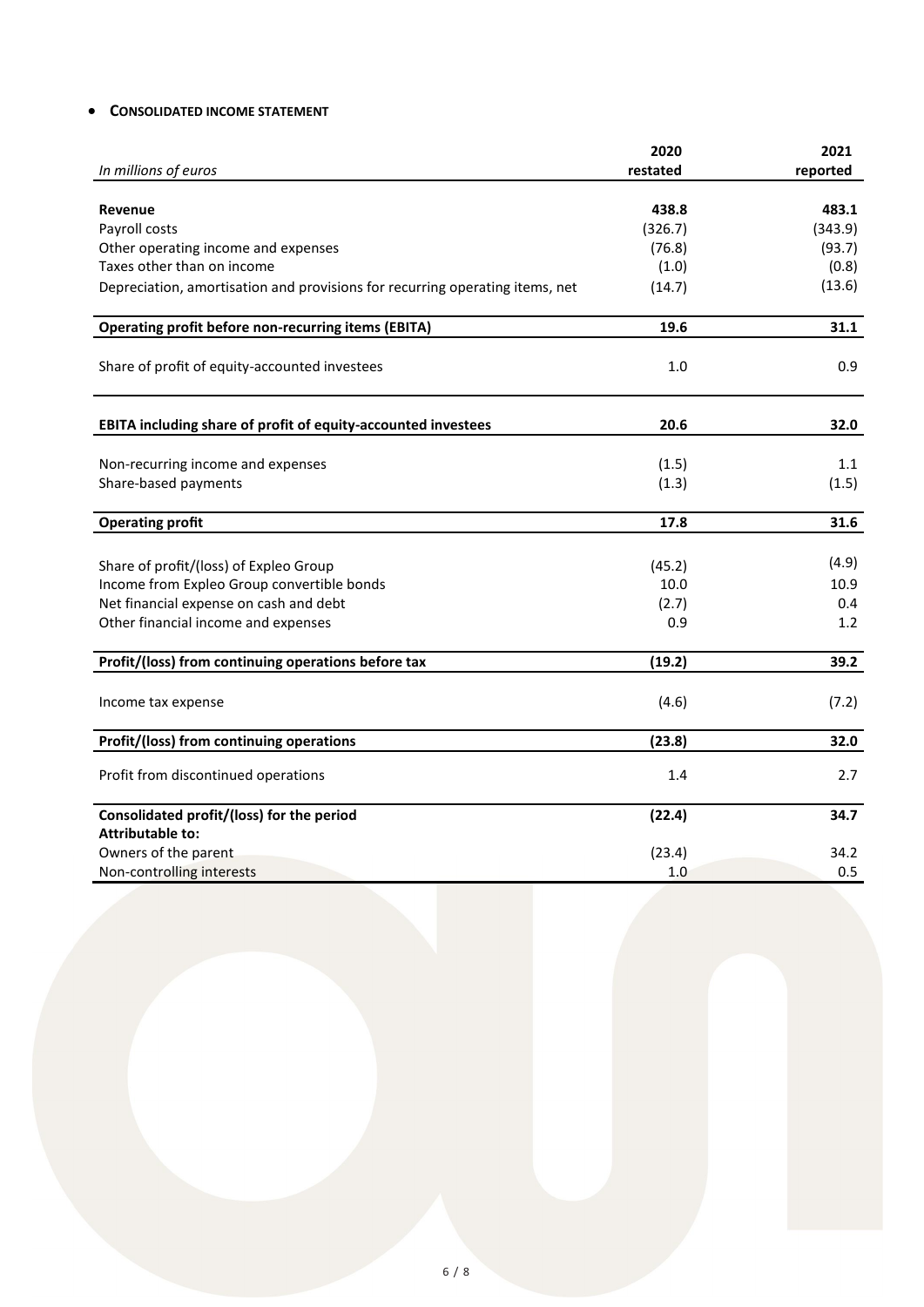# • **CONSOLIDATED STATEMENT OF CASH FLOWS**

| In millions of euros                                                                                                   | 2020<br>restated | 2021<br>reported |
|------------------------------------------------------------------------------------------------------------------------|------------------|------------------|
| <b>CASH FLOWS FROM OPERATING ACTIVITIES</b>                                                                            |                  |                  |
| EBITA including share of profit of equity-accounted investees                                                          | 20.6             | 32.0             |
| Depreciation, amortisation and provisions for recurring operating items, net                                           | 14.7             | 13.6             |
| <b>EBITDA</b>                                                                                                          | 35.3             | 45.6             |
| Change in operating working capital requirement                                                                        | 46.3             | (25.5)           |
| Income tax paid                                                                                                        | (6.1)            | (6.7)            |
| Other cash flows                                                                                                       | (0.7)            | (4.0)            |
| Net cash generated from operating activities of discontinued operations                                                | 2.6              | 2.5              |
| Net cash generated from operating activities                                                                           | 77.4             | 11.9             |
| o/w: - generated from continuing operations                                                                            | 74.8             | 9.4              |
| - generated from discontinued operations                                                                               | 2.6              | 2.5              |
| <b>CASH FLOWS FROM INVESTING ACTIVITIES</b>                                                                            |                  |                  |
| Acquisitions of property, plant and equipment and intangible assets, net of<br>disposals - continuing operations, o/w: | (8.4)            | (5.1)            |
| Acquisitions of property, plant and equipment and intangible assets                                                    | (8.5)            | (5.2)            |
| Proceeds from disposals of property, plant and equipment and intangible assets                                         | 0.1              | 0.1              |
| Acquisitions of property, plant and equipment and intangible assets, net of<br>disposals - discontinued operations     |                  | (0.1)            |
| Free cash flow                                                                                                         | 69.0             | 6.7              |
| o/w: - generated from continuing operations                                                                            | 66.4             | 4.3              |
| - generated from discontinued operations                                                                               | 2.6              | 2.4              |
| Acquisitions of shares and businesses                                                                                  | (8.9)            | (23.8)           |
| Other movements, net                                                                                                   | 6.1              | 2.4              |
| Net cash generated from/(used in) investing activities                                                                 | (11.2)           | (26.6)           |
| o/w: - generated from continuing operations                                                                            | (11.2)           | (26.5)           |
| - generated from discontinued operations                                                                               |                  | (0.1)            |
| <b>FINANCING ACTIVITIES</b>                                                                                            |                  |                  |
| Net financial income received/(expenses paid)                                                                          | (1.3)            | (0.6)            |
| Proceeds from new borrowings                                                                                           |                  | 24.0             |
| Repayments of borrowings and movements in other financial liabilities                                                  | (14.0)           | (2.0)            |
| Repayments of lease liabilities*                                                                                       | (10.6)           | (10.1)           |
| Dividends paid                                                                                                         | (16.0)           | (14.7)           |
| Other movements in equity of the parent company                                                                        | (9.4)            | (1.4)            |
| Net cash generated from/(used in) financing activities                                                                 | (51.3)           | (4.8)            |
| Net increase/(decrease) in cash and cash equivalents                                                                   | 14.9             | (19.5)           |

*\* Including interest expense.*